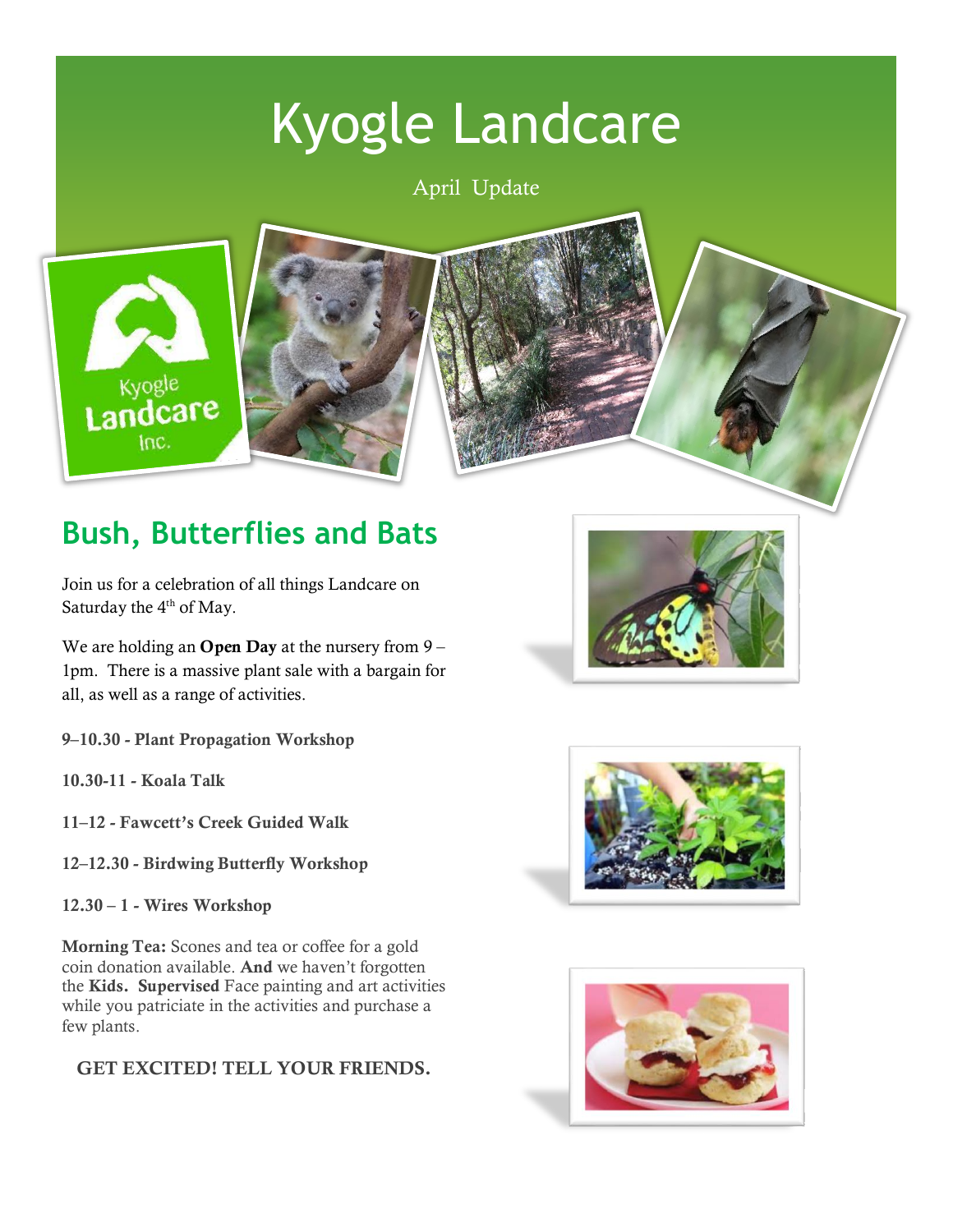### **HOW TO DEFEAT THE OVERPOWERING EFFECTS OF LANTANA**

#### **(WITHOUT THE USE OF FIRE!)**

The year is 1976. Two youthful Uni students, craving an alternative to city living, venture to the far north coast of New South Wales. They find like-minded people and move into the first known multiple occupancy and settle near the town of Kyogle.

After four years they decide to expand and buy their current 480-hectare property on Iron Pot Creek. The opportunity this presented allowed them to focus on their shared love of draught horses. At this point in time Sue and Wayne's only interest in the impact of weeds on the environment was associated with Crofton Weed as it is toxic to horses. At this time, they also ran cattle to keep the grass down.

During the late 70's and early 80's it was possible to ride their horses around their property and neighbouring State Forests without being fenced in by dense thickets of Lantana.

Unfortunately, during the mid to late 80's the State Forests were heavily logged. An unforeseen consequence of this logging was the invasion of Lantana that followed.

#### From this…





#### To this…

Early 2000's Sue and Wayne observed dieback on their property as well as the surrounding State Forests.

They contacted National Parks and their Ecologist John Hunter inspected Toonumbar and alerted National Parks and the Somervilles to the dieback problem.

The problem was later identified as Bell Miner Associated Dieback.

#### *Bell Miner Associated Dieback (BMAD) Fast Facts:*

2.5 million hectares of forest in NSW has the potential to be affected by Bell Miner Associated Dieback.

Bell Miners have been commonly blamed for the dieback of Eucalypts. However, Bell Miners are a native species and before the advent of Lantana had lived in balance with the native forests.

Most of the information and the number and range of species that are threatened by BMAD come from the Kyogle area.

39 species of threatened animals and 9 species of threatened plants occur in our local forests experiencing dieback.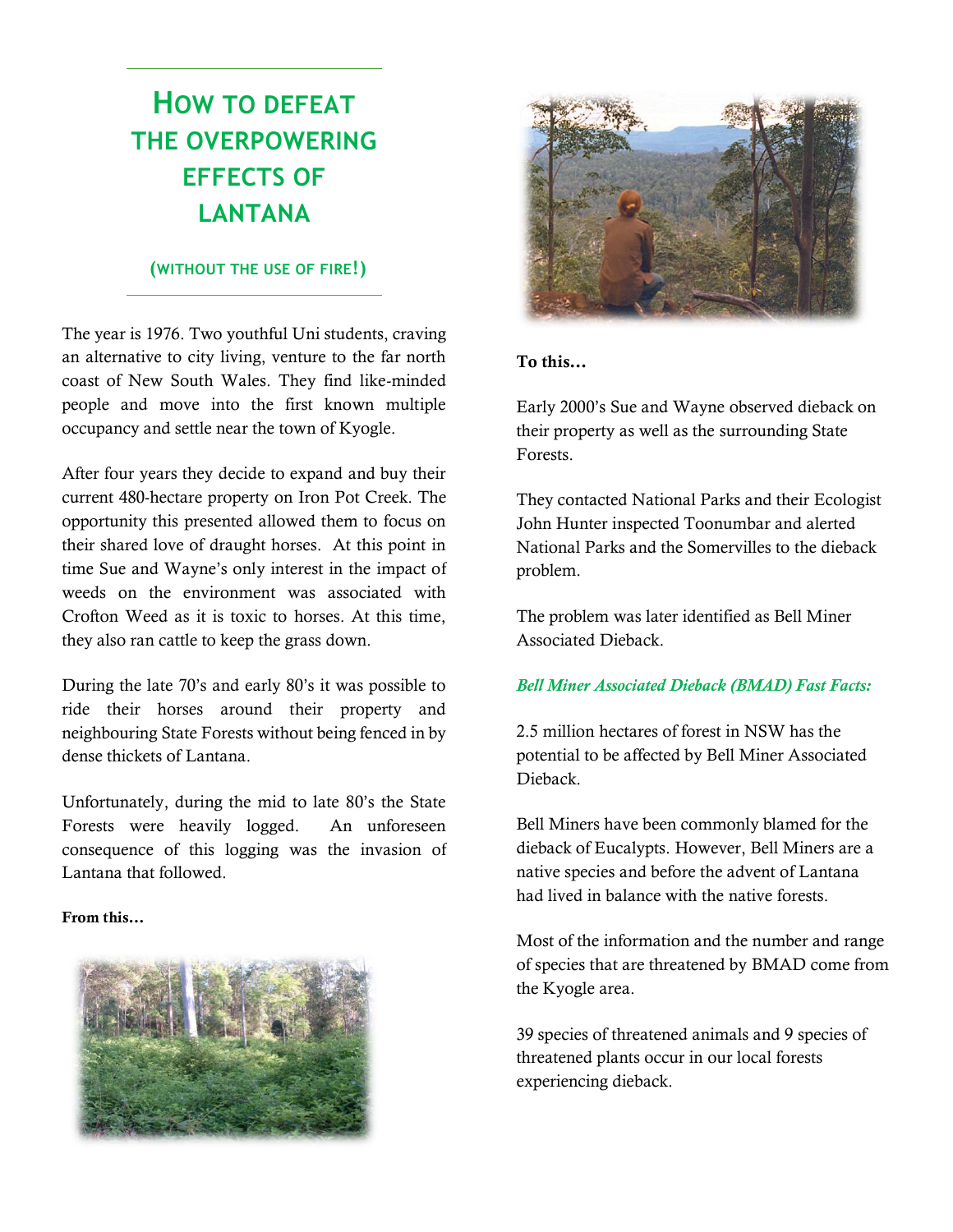Species include:

- $\bullet$ Stevens Banded Snake
- Fleay's Barred Frog
- ◆ Glossy Black Cockatoo
- ◆ Eastern Bristlebird
- Koalas  $\bullet$
- Rainforest Cassia  $\bullet$

The proliferation of Lantana has enabled the population of Bell Miners to flourish. Bell Miners are able to nest in the Lantana understory as well as feed on the Psyllids (small sap sucking insects) that live on the Eucalypts. The Bell Miners drive all other insect eating birds out of the area. This allows the Psyllids to increase and begins the weakening of the trees, often resulting in dieback.

Without Lantana the Bell Miners would not be out of balance.



*Sue – home on the range*

#### Action

- Wayne was told a story by John Hunter about how glyphosate droplets are really effective at killing Lantana.
- With this new-found knowledge he developed a home-made splatter gun using an old cattle drench gun.
- With the help of National Parks, the splatter gun technique was trialled on parts of the property.

The killing of the lantana allowed the forest to regenerate. Nature took over and little planting was required to heal the forest.

#### **Success**

Aerial photos indicated substantial changes to the forest over the decades since lantana removal began. Videos are now available for your perusal if you would like to find out more about Sue and Wayne's adventures at Creek's Bend, [Curing Bell Miner](https://www.youtube.com/watch?v=s4zINkKPESU)  [Dieback](https://www.youtube.com/watch?v=s4zINkKPESU) 

The improvements create the motivation to continue. It is addictive!



*Dr Wayne Sommerville*

### **Site visit**

Where: Creeks Bend

What: Showcasing Sue and Wayne Sommerville's efforts to control Bell Miner Associated Dieback.

When: Saturday 27<sup>th</sup> April

Time: 10am to 12 noon.

**RSVP: Rob by Wednesday 24th April**